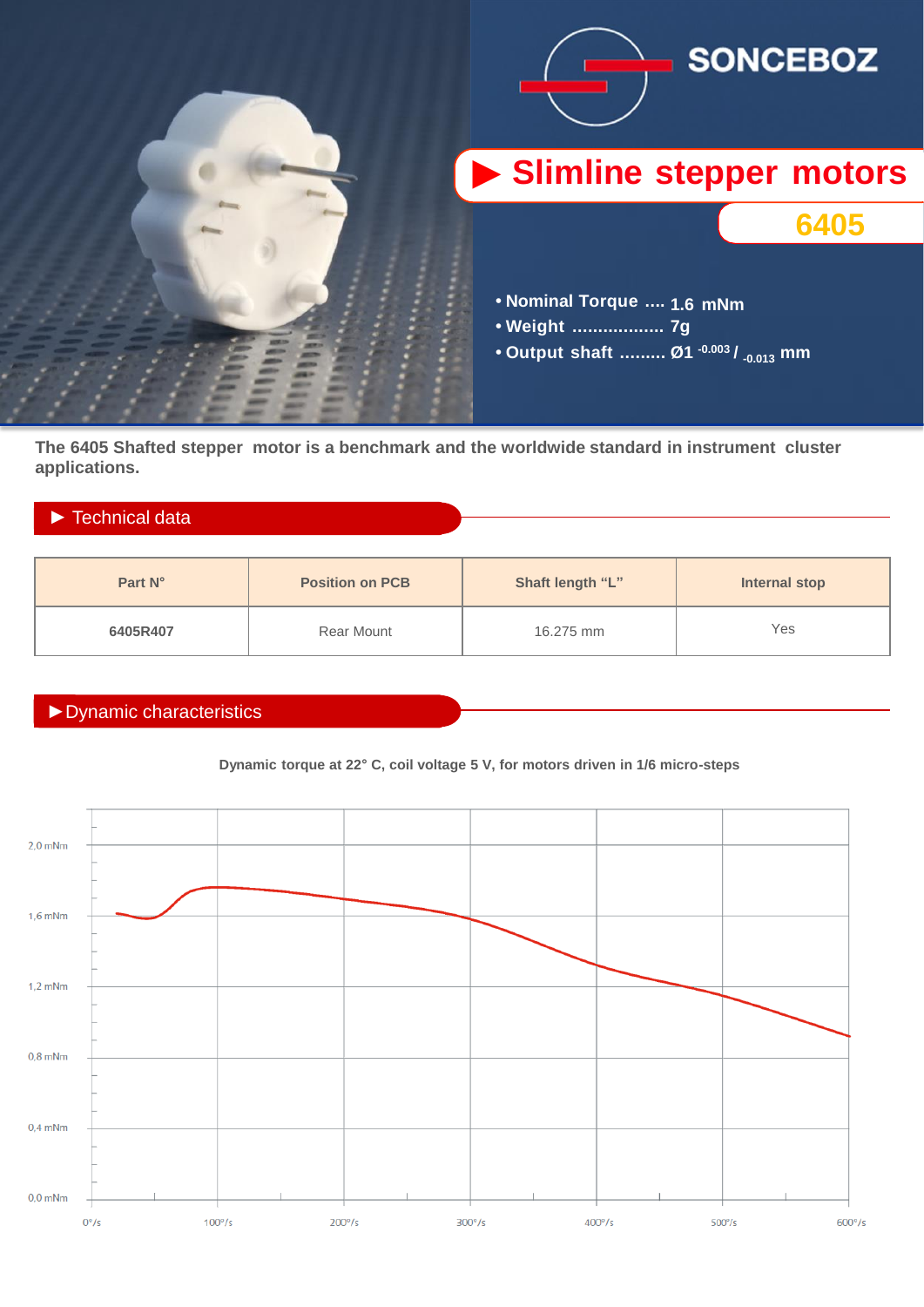►Dimensions

*Drawing not to scale. All dimensions in mm.*

• Rear Mount



*Special requirements upon customer specifications. Right to change reserved. <2.0>*



2605 Sonceboz – Switzerland Tel. +41(0) 32 488 11 11 Fax +41(0) 32 488 11 00 info@sonceboz.com - www.sonceboz.com

**SONCEBOZ SA**